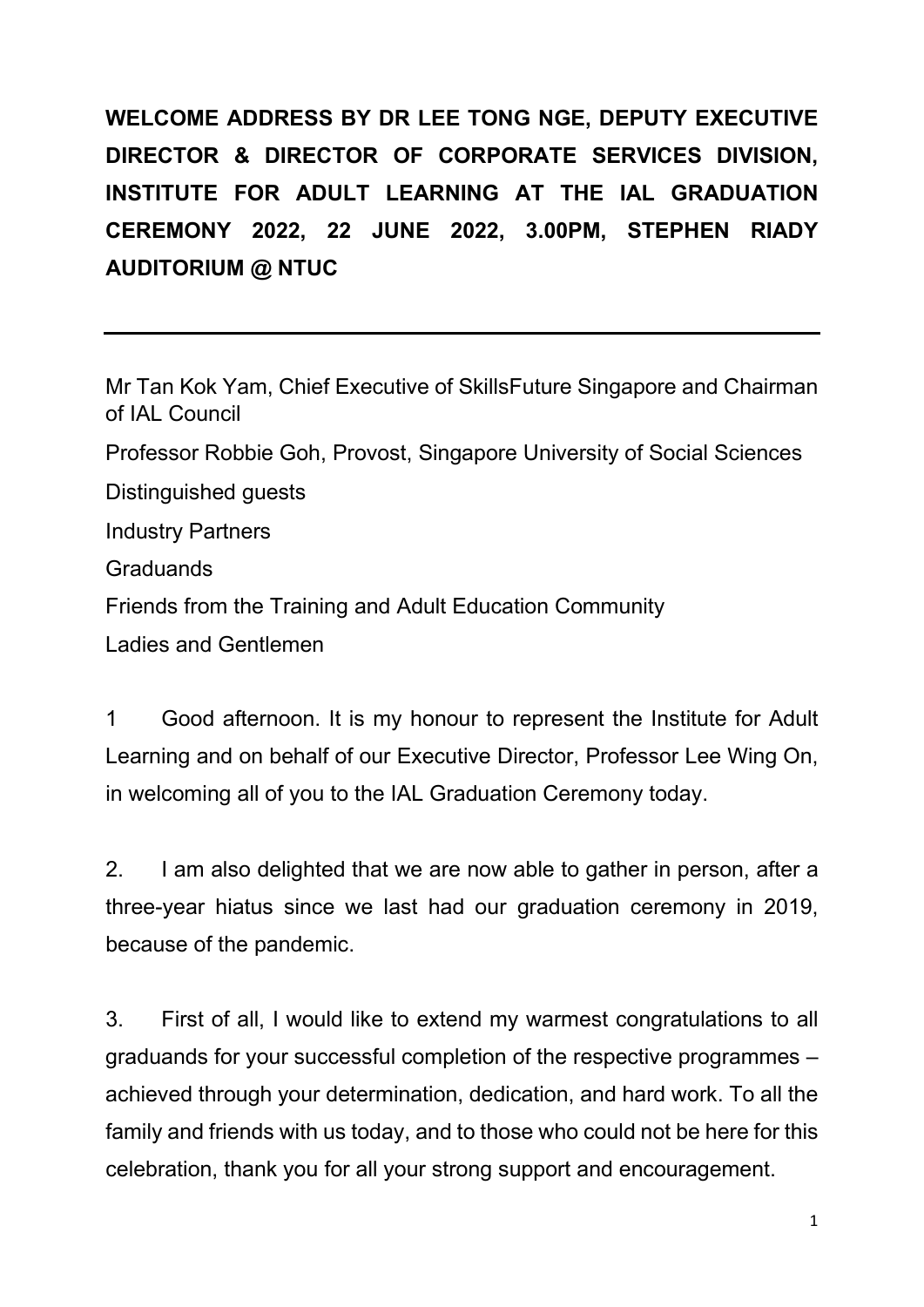4 At today's graduation ceremony, we are very happy to see nearly 230 graduands of IAL's diploma and master programmes. Certainly, it had not been an easy journey for you, having to juggle work, studies, and families, while adapting to the changes in learning modes due to COVID-19. Words, such as "Zoom", FOL (or fully online), blended or hybrid learning became the new buzz words and the new norm!

5 As you graduate, we hope that you will continue to stay connected with IAL, SUSS, your fellow course mates and Adult Educators. This can easily be done via our social media pages, and our IAL Advance, a periodical e-bulletin that shares the institute's latest developments. We would also like to encourage you to join the new IAL TAELENT platform, spelt as "T-A-E-L-E-N-T", which means talents for the Training and Adult Education (TAE) sector, to be fully operational by end of this year. TAELENT is the first-ever portal in the TAE sector designed to serve the needs of TAE professionals, which all of you belong, to chart your career pathway with analytic tools for skills development and matching of jobs and career opportunities. TAELENT also serves as a community touchpoint to connect like-minded professionals through the Adult Education Network (AEN) membership, and the Adult Education Professionalisation (AEP) recognition scheme based on your practice and experience.

6 In our roles as Adult Educators, we would need to possess a strong set of cross-boundary critical core and emerging skills acquired continually through lifelong learning. As Education Minister Chan Chun Sing had said at the Straits Times Education Forum in February 2022, a "lifetime participation rate" in training and education is a more appropriate description of what the education system, especially the continuing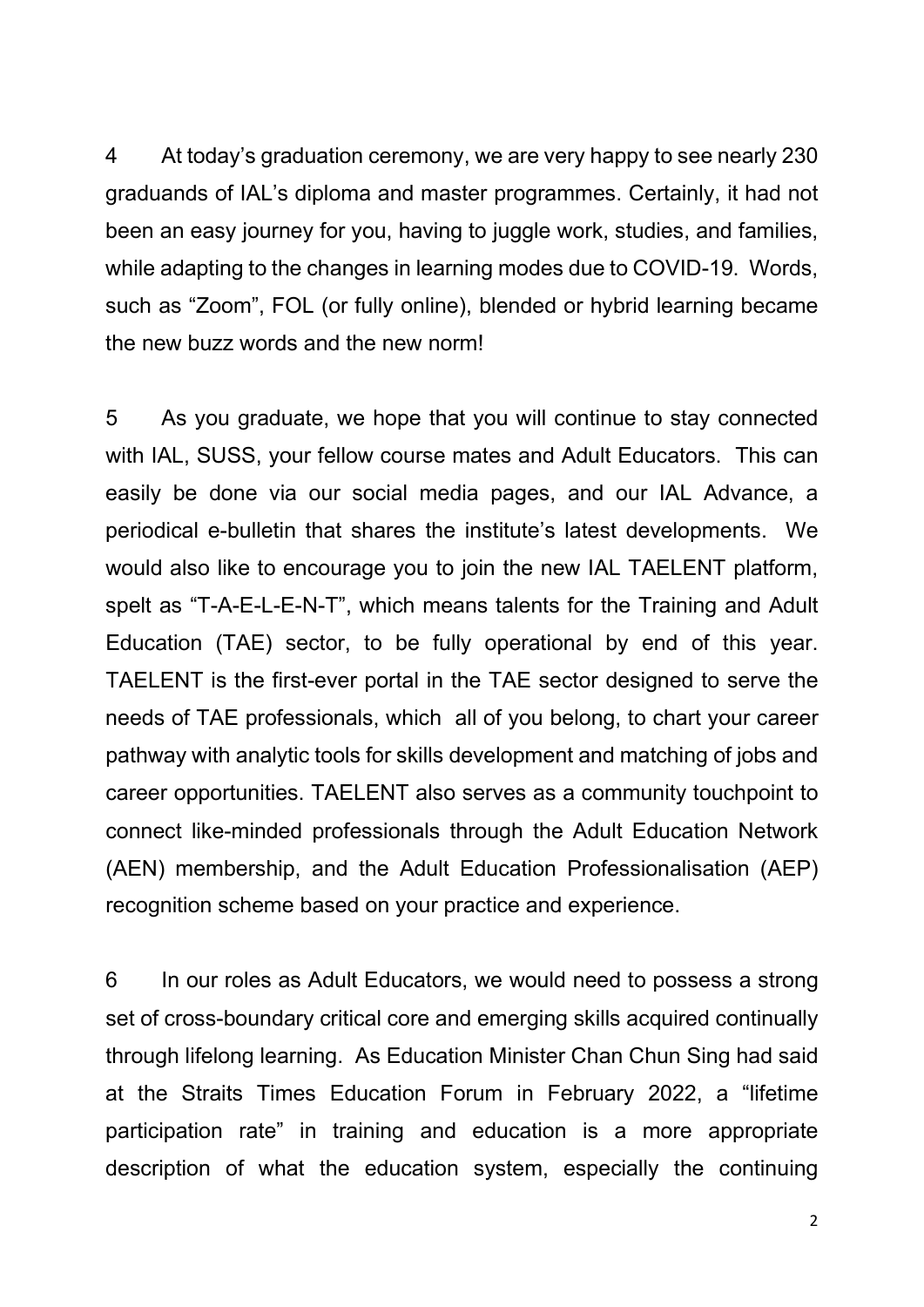education and training (CET) wants to achieve, rather than the current practice of measuring cohort participation rate, which is more relevant for the pre-employment and training (PET) sector. It is thus more important now than ever to constantly learn, unlearn and relearn so as to stay relevant in this current climate.

7 At IAL, we are dedicated to contributing to the national lifelong learning agenda, in line with the SkillsFuture movement. We aim to enhance workforce learning and performance by constantly seeking to evolve adult learning pedagogies, translational research as well as programmes for Trainers and Adult Educators. With good support from the TAE community, IAL achieved over 21,500 training places comprising WSQ, non-WSQ, and continuing professional development programmes (CPD) in 2021. This does not include short bite-size or micro-credentialing courses, which are gaining acceptance and popularity. It is heartening to see that learning and knowledge acquisition continue to be a priority for adult learners and how IAL is the preferred choice and partner of the adult learners in pursuing their continual education.

8. In this connection, I encourage you to stay in touch with the institute on your career-learn, work-learn or personal-learn journeys and join us as an AEN member. IAL will be here to support your needs. On behalf of IAL, I wish all of you the best as an Adult Educator, or TAE Professional.

9. On the industry front, to bolster workplace learning capabilities in Singapore, IAL had signed eight collaborative agreements at the yearly Learning Enterprise Alliance (LEA) Awards Ceremony in November 2021 with leading enterprise partners from multiple sectors, including one with Singapore Airlines together with SUSS, to jointly pursue workplace learning